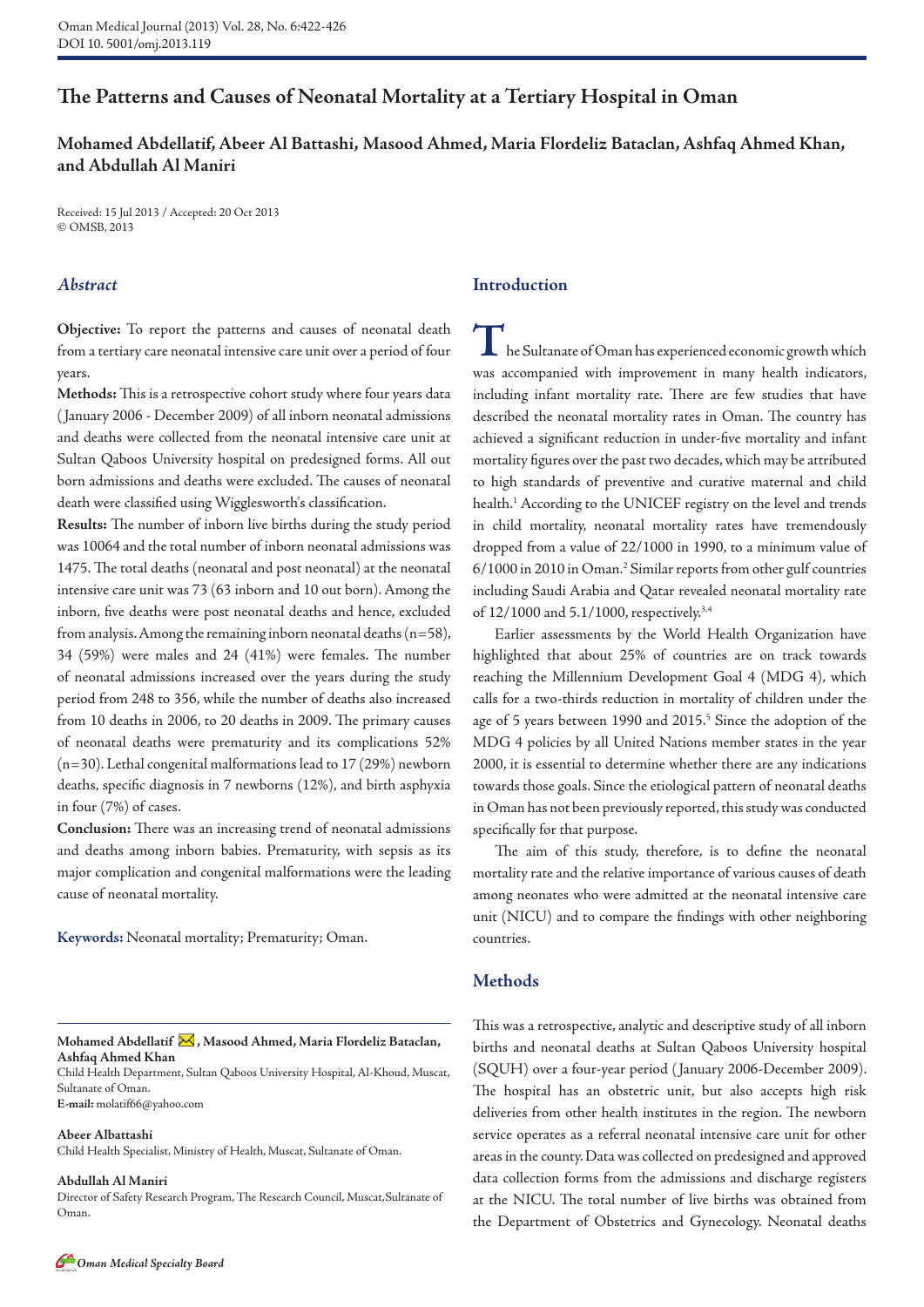were thoroughly discussed at the level of the unit, department and hospital mortality committee meetings as part of the morbidity and mortality studies carried out weekly by the hospital.

Wigglesworth classification was used to classify causes of neonatal deaths into the following five groups: still birth, congenital malformations, prematurity and its complications, asphyxia, and specific diagnosis.6 Data are expressed as rates (per 1000) and proportion of cases (%). Early neonatal death (END) is defined as death that occurs in up to six completed days following birth. Late neonatal death (LND) was defined as deaths between 7 and 27 days, while post-neonatal death (PND) was defined as death after 27 days of life until the age of 1 year.<sup>7</sup> All out born and PND deaths were excluded from the study, thus only neonates born at SQUH obstetrics unit were included. Mortality among inborn neonates was paid particular attention because the mortality rate is a calculation of the rate of deaths among live births within the tertiary centre.

Data was analyzed using the SPSS program. The chi-square test, t-test, and one way ANOVA were used to determine the trend. The level of *p*<0.05 was considered as the cutoff value for significance.

# **Results**

The number of inborn live births during the study period was 10064, out of which 1235 were admitted to the NICU. During the same period, there had been 240 out born NICU admissions that were excluded from the study. Inborn babies were only been included to calculate the neonatal mortality rate. The total number of deaths during the study period was 73, out of which 10 were out born neonates who were excluded. Of the remaining 63 deaths, five cases of PND (9%) were excluded from the study, giving the remaining total of 58 inborn neonatal deaths. END occurred in 42 (72%) neonates and LND occurred in 16 (28%). The neonatal death rates per 1000 live births per year are shown in Fig. 1, in relation to the number of neonatal admissions per year.



**Figure 1:** The number of neonates admitted per year, and the neonatal mortality rate at the NICU, SQUH, from 2006 to 2009.

There was an increasing trend in the number of neonatal admissions gradually over the four-year period (*p*=0.091). The neonatal mortality rate per 1000 live births was 5/1000 in 2006, 7/1000 in 2007, 9/1000 in 2008, and 8/1000 in 2009 (*p*=0.110). There was also a decreasing trend in the mortality rate in the last year, despite the increase in admissions to the unit. The overall neonatal mortality rate over the four years was  $6/1000$  (n=58), early neonatal mortality rate  $4/1000$  (n=42), and late neonatal mortality rate was 2/1000 (n=16).

Prematurity with its complications was the major cause of neonatal mortality. Of the 30 premature babies that died, 13 (43%) neonates were born at less than 26 weeks of gestation. The majority of deaths in this group were noted in babies less than one kilogram, which constituted 23 (77%) out of the total number of premature neonatal deaths. The major cause of death in this group was neonatal sepsis accounting for 12 (40%) cases of deaths. (Table 1)

**Table 1:** The distribution and causes of death according to the modified Wigglesworth classification among neonatal admissions in the neonatal intensive care unit at Sultan Qaboos University Hospital (2006-2009).

| Groups                               | No. of<br>babies<br>(% ) | Causes in each group               |              |
|--------------------------------------|--------------------------|------------------------------------|--------------|
| Prematurity and<br>its complications | 30(52)                   | Sepsis                             | $n=12(40\%)$ |
|                                      |                          | Hyaline membrane<br>disease        | $n=7(23%)$   |
|                                      |                          | Pulmonary<br>hemorrhage            | $n=6(20%)$   |
|                                      |                          | Intraventricular<br>hemorrhage     | $n=4(13%)$   |
|                                      |                          | Necrotizing<br>enterocolitis       | $n=1$ (3%)   |
| Congenital<br>malformations          | 17(29)                   | Multiple<br>dysmorphic<br>features | $n=6(35%)$   |
|                                      |                          | Inborn errors of<br>metabolism     | $n=5(29%)$   |
|                                      |                          | Chromosomal<br>anomalies           | $n=3(18%)$   |
|                                      |                          | Renal anomalies                    | $n=2(12%)$   |
| Specific<br>diagnosis *              | 7(12)                    |                                    |              |
| Asphyxia                             | 4(7)                     |                                    |              |

*\*Dandy Walker, primary microcephaly, and intestinal obstruction/perforation, term baby with necrotizing enterocolitis, arthrogryposis multiplex, skeletal dysplasia, and congenital lymphangiectasia*

Furthermore, the number of deaths was found to be higher at lower gestational ages (*p*<0.001), as shown in Fig. 2. The difference between the groups of premature neonates, in terms of complications of prematurity was not particularly significant (using one-way ANOVA; *p*=0.137). The sex distribution showed that 34 (59%) were males and 24 (41%) were females, and of the total number of the male neonatal deaths, 16 (47%) neonates died due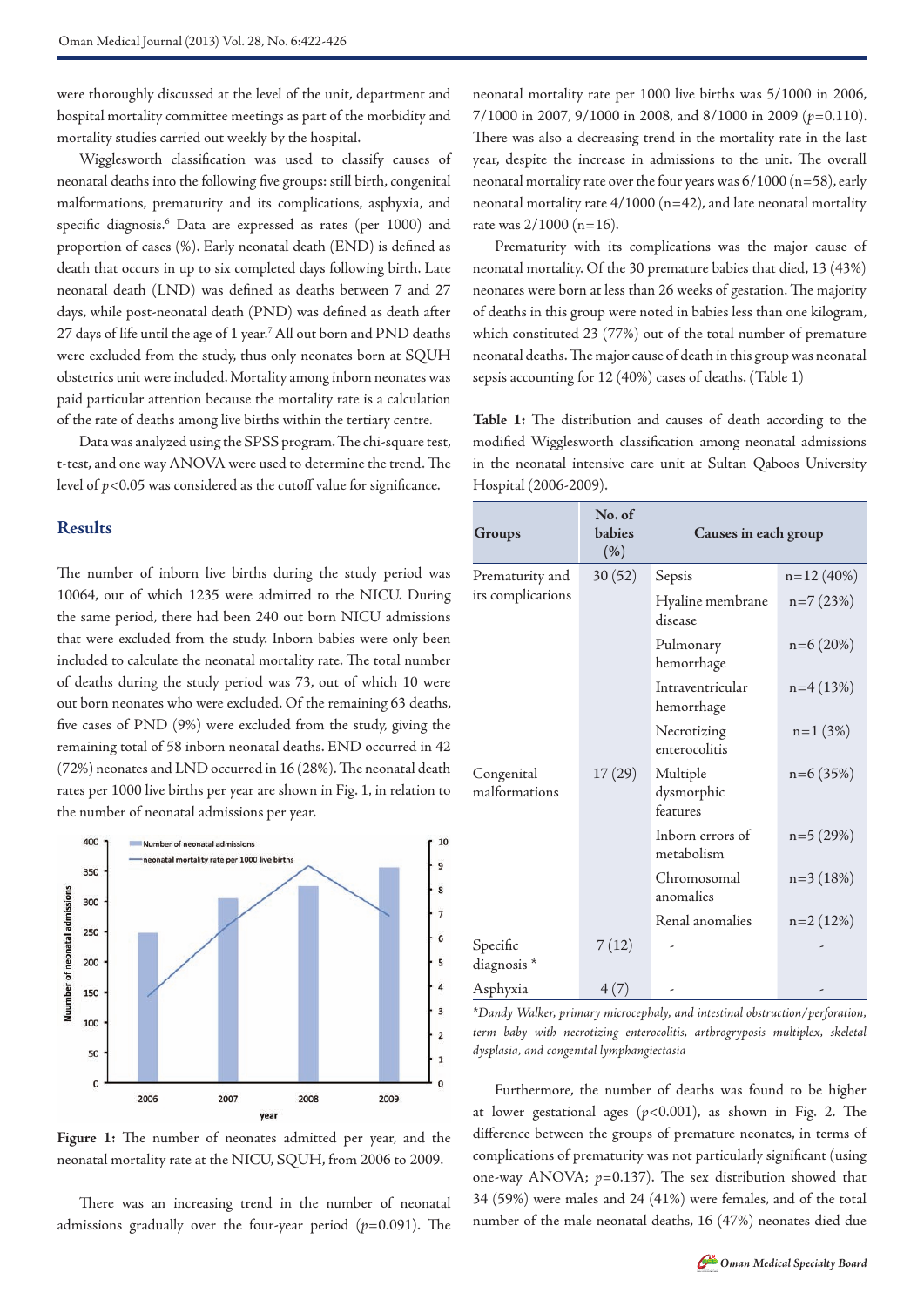Among the five cases of PND, three infants died due to lethal congenital malformations (including trisomy 18), one died due to grade IV intraventricular hemorrhage, and one due to sepsis. Out of the ten out-born babies, 50% died due to lethal congenital malformations. This reflects the high risk referrals from other hospitals due to prenatal diagnosis by way of ultrasound.



**Figure 2:** The causes of death in the group who died due to prematurity, according to gestational age at Sultan Qaboos University Hospital, (2006 - 2009).

## **Discussion**

Neonatal mortality is a reliable index for evaluating the overall progress of neonatal and perinatal care in a community, which is a valuable indicator of the standard of a country's educational, social and community health system, the nutritional status of the population and the national medical programs in obstetrics and neonatal care.8 The countries of the Gulf Cooperation Council (GCC), which include Oman have made an outstanding success in improving the neonatal mortality rate in the last two decades.<sup>9</sup>

In this study, the distribution and causes of death during the neonatal period from admission to the NICU at SQUH was grouped according to the Wigglesworth's classification. According to this study, the two leading causes of neonatal deaths were prematurity (52%) and congenital anomalies (29%), which is similar to reports from other neighboring countries in the Middle East,<sup>10-13</sup> and Western countries where a study from the United Kingdom confirmed that the commonest causes of neonatal death were prematurity (39%), followed by congenital anomalies (28%) and intrapartum hypoxia (13%).<sup>14</sup>

Among the premature neonates, 63% of the deaths occurred in babies of less than 28 weeks gestational age. Sepsis was the leading cause of death among the premature neonates, all of whom died

due to gram negative sepsis. In fact sepsis has been reported to be one of the major causes of neonatal death in some of the gulf countries but not in developed countries,<sup>15,16</sup> with gram-negative organisms attributed to be the leading causative agents in neonatal sepsis in developing countries.<sup>17,18</sup> Gram-positive organisms, particularly group B streptococcus (GBS), have been reported to be the predominant organism in North America.<sup>18</sup> This might be due to the fact that 25% of pregnant women in the West are colonized with GBS.18 There are no established reports about the nature of the inhabitants of the genitourinary and gastrointestinal tracts of pregnant women in Oman. Death due to neonatal sepsis alone occurred in 12 (38%) cases, a figure which may be considered to be comparatively higher than those for other causes of neonatal mortality in the category of premature babies. This indicates the need for strict infection control guidelines. Data from the National Institute of Child Health and Human Developmentsponsored "Neonatal Network" indicated that neonatal sepsis can be responsible for almost 50% of late neonatal death.19

Furthermore, as shown in Fig. 2, respiratory distress syndrome/hyaline membrane disease (HMD), was evident to be the commonest cause of death among the neonates who were born at 22 to 25 weeks of gestation. HMD resulted in the deaths of 7 (23%) of the premature neonates. HMD was a major cause of mortality and morbidity in pre-term neonates during the presurfactant era (before mid 1990s). However, with the liberal use of antenatal steroids and postnatal surfactant therapy, this has now become a rarity. Also, pulmonary hemorrhage resulted in 6 (20%) deaths, making necrotizing enterocolitis the least common cause of death in premature babies, resulting in 1 (3%) death only. Never to underestimate, necrotizing enterocolitis is a serious complication of prematurity which is difficult to manage, placing the patient's life in great jeopardy.

In this study, 17 inborn babies died due to lethal congenital malformations, the commonest cause was found to be multiple dysmorphic features, which did not have a definite diagnosis in spite of extensive investigations. The second most common cause in the same group was inborn errors of metabolism (5 neonates), of which four cases died due to organic acidemia. The most common chromosomal anomalies were trisomy 18 in three patients, and trisomy 21 in one neonate. The rest were due to renal anomalies resulting in Potter's syndrome.

The fact that lethal congenital malformation was the second commonest cause of death could be explained partially by the high degree of consanguineous marriages in Oman. Consanguineous marriage is significantly associated with congenital malformation.<sup>20</sup> Published data from the Sultanate of Oman revealed that congenital malformations compose a major cause of mortality, morbidity and chronic handicap.21,22 The outline and prevalence of congenital anomalies may differ over time or geographical location, thereby reflecting a complex interaction of known and unknown genetic and environmental factors including sociocultural, racial and ethnic variables.<sup>23</sup> Accurate quantification of congenital anomalies within a given population is essential for estimating their burden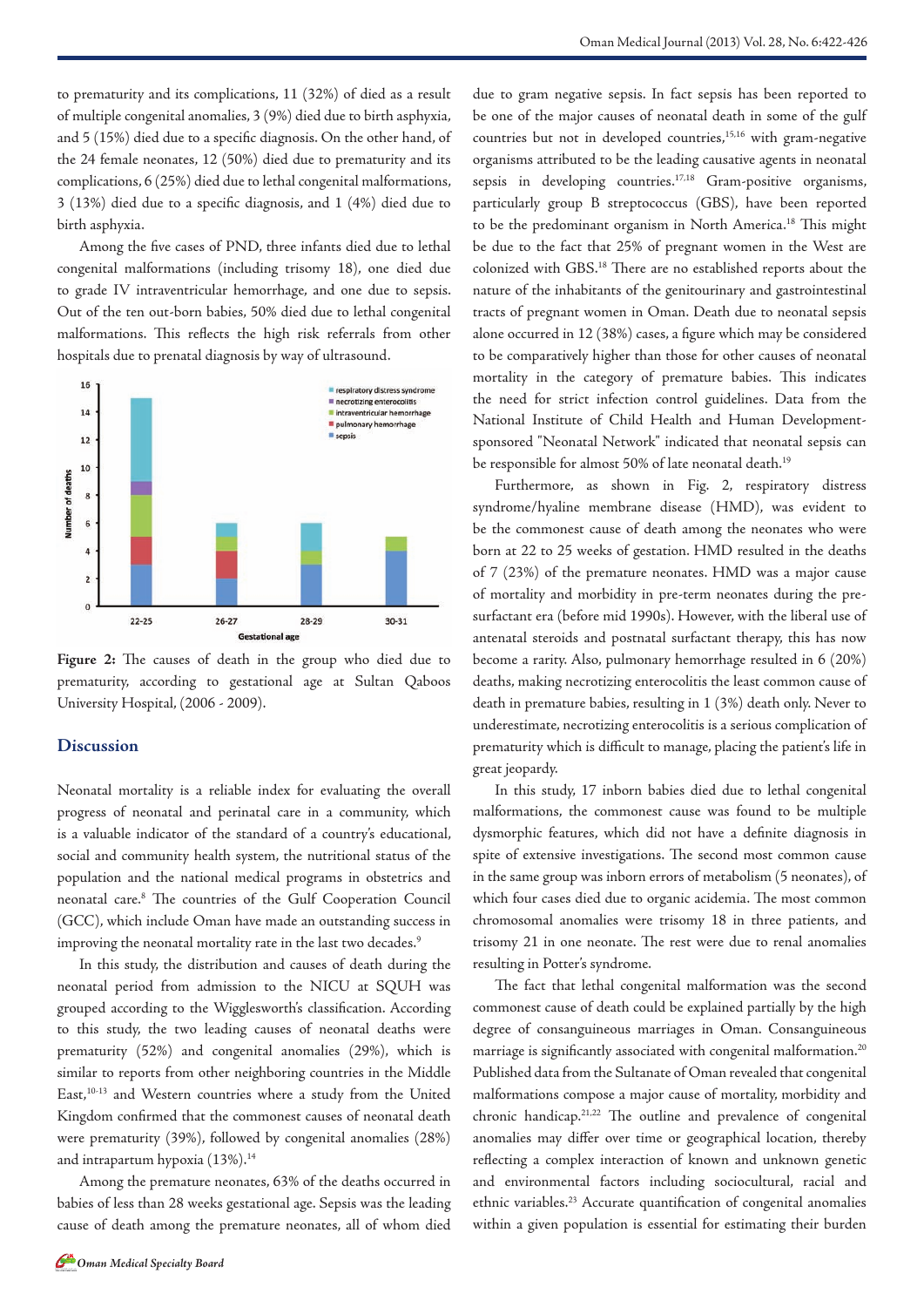and documenting the need for prevention.<sup>24</sup> Thereby a thorough critical investigation is essential to establish the likely hereditary, socio-demographic and socioenvironmental factors underlying the different types of congenital malformations encountered. Though the importance of timely, accurate and specific diagnosis of congenital malformations in the newborn period to optimize outcome has been emphasized, it has also been stressed that a specific diagnosis may not be reached for 30% to 60% of infants with malformations and that diagnosis is not always apparent in the newborn period.23

Birth asphyxia has been attributed to be the cause of death in 4 (7%) neonates, of whom all were inborn neonates. Even though birth asphyxia was not a major problem in Oman, it has been reported to be the primary cause of death in other developed countries.<sup>3,25</sup> This indicates a good progress in the quality of the perinatal care services, and the significance of intrapartum fetal monitoring, as well as the modes of delivery and the availability of trained personnel in Oman. In addition, 7 (12%) deaths were due to specific diagnoses, which included the following conditions: Dandy Walker, primary microcephaly and Intestinal obstruction/perforation, term baby with necrotizing enterocolitis, arthrogryposis multiplex, skeletal dysplasia, and congenital lymphangiectasia.

The overall morality was higher among male infants during the study period. It is well acknowledged that mortality rates for boys in the early neonatal period are higher than those for girls.<sup>26</sup> Prematurity and its complications was the leading cause of deaths among neonates admitted to the NICU at SQUH with neonatal sepsis being the primary cause of death in premature infants, thus indicating that strict infection guidelines need to be implemented.

A good statistical background concerning neonatal mortality is required for mounting a reliable plan for the rapid identification and management of neonatal morbidities. The data should preferably be based on entire population surveillance. However, whatever statistics available are only hospital-based. In spite of such a restriction, the hospital-based statistics can still be valuable in indicating the pattern of neonatal morbidity and mortality in a given population. The evaluation of the outcome of the newborns at a given institution gives very helpful information on the performance of their perinatal and neonatal services.

This study has shown that there is an annual increment in the total number of neonatal admissions to the NICU, from 2006 to 2009, which indicates the increase in demand for perinatal and neonatal services at SQUH (Fig. 1). This has also been reflected by the increase in neonatal mortality rates. This can be attributed to the increasing rate of high risk obstetric case referrals from other hospitals and the presence of qualified perinatologists who joined lately. The fetomaternal unit and assisted reproduction were started around 2005, which resulted in a steady increase in the number of preterm and multiple births, and high risk obstetric referrals to NICU. The obstetric unit at SQUH is considered to be one of the two main high-risk referral centers for deliveries in Oman, the other is in Royal Hospital. There are other facilities that operate at Levels 2 and 3 in Oman. Therefore, the neonatal mortality data from SQUH does not represent the overall national neonatal data for the whole country.

A further addition to the study is to include the stillbirths at SQUH. Neonatal mortality data from other tertiary centres in Oman can be gathered to determine its pattern in the whole of Oman. Consistent published data on the pattern of neonatal mortality and the definite causes of death are sparse in Oman, which makes it difficult to calculate the precise mortality rates. Furthermore, civil registration data are incomplete to some degrees, and there are inconsistencies in defining reported standards.

# **Conclusion**

The study aimed to stress the need to establish a database system in all central institutions in Oman. This will therefore help to oversee the healthcare development within the institutions and in the country as a whole.

## **Acknowledgements**

The authors reported no conflicts of interest and no funding was received for this work.

## **References**

- 1. Bhutta ZA, Chopra M, Axelson H, Berman P, Boerma T, Bryce J, et al. Countdown to 2015 decade report (2000-10): taking stock of maternal, newborn, and child survival. Lancet 2010 Jun;375(9730):2032-2044.
- 2. Level & Trends in Child Mortality. Report 2011. Estimates Developed by the UN Inter-agency Group for Child Mortality Estimation (UNICEF, WHO, World Bank, UN DESA, UNPD.
- 3. World Health Organization. World Health Rep 2005:1-243.
- 4. World health organization. Neonatal and Perinatal Mortality. Country, Regional and Global Estimates. 2006; 1-75.
- 5. World Health Organization. The Millennium Development Goals Report 2007; 1-21.
- 6. Wigglesworth JS. Monitoring perinatal mortality. A pathophysiological approach. Lancet 1980 Sep;2(8196):684-686.
- 7. World Health Organization. 2006 Neonatal and Perinatal Mortality Country, Regional and Global Estimates. (http://www.who.int/making\_pregnancy\_ safer/publications/neonatal.pdf
- 8. Yu YH. Victor Global, regional and national perinatal and neonatal mortality. J Perinal med 2003; 31:376-379.
- 9. Boutayeb A, Serghini M. Health indicators and human development in the Arab region. Int J Health Geogr 2006;5:61.
- 10. Mansouri H. Perinatal mortality at King Abdulaziz University Hospital, Jeddah, Saudi Arabia. Saudi Med J 1996;17:176-179.
- 11. English JD. Perinatal mortality at the North West Armed Forces Hospital, Tabuk, Saudi Arabia and the potential benefits of the biophysical profile score. Ann Saudi Med 1995 Mar;15(2):133-136.
- 12. Majeed-Saidan MA, Kashlan FT, Al-Zahrani AA, Ezzedeen FY, Ammari AN. Pattern of neonatal and postneonatal deaths over a decade (1995–2004) at a Military Hospital in Saudi Arabia. Saudi Med J 2008 Jun;29(6):879-883.
- 13. Salameh K, Rahman S, Al-Rifai H, Masoud A, Lutfi S, Abdouh G, et al. An analytic study of the trends in perinatal and neonatal mortality rates in the State of Qatar over a 30-year period (1977 to 2007): a comparative study with regional and developed countries. J Perinatol 2009 Nov;29(11):765-770.
- 14. Bell R, Glinianaia SV, Rankin J, Wright C, Pearce MS, Parker L. Changing patterns of perinatal death, 1982-2000: a retrospective cohort study. Arch Dis Child Fetal Neonatal Ed 2004 Nov;89(6):F531-F536.